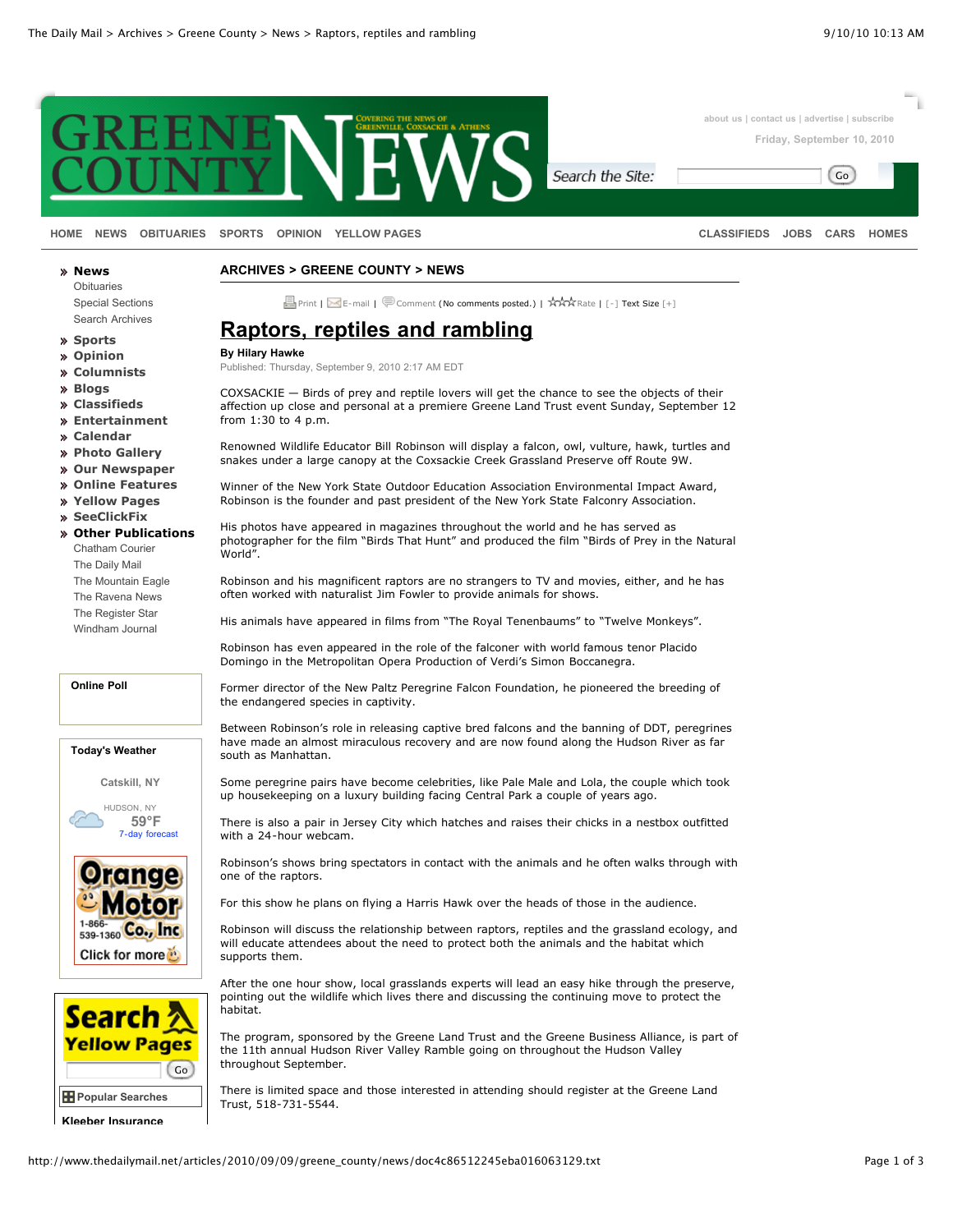## The Daily Mail > Archives > Greene County > News > Raptors, reptiles and rambling 9/10/10 10:13 AM

Kalkberg Commerce Park.

[Historic church spire removed for repairs](http://www.thedailymail.net/articles/2010/09/09/greene_county/news/doc4c8645577b8dc657254576.txt)

**Article Rating**

 $\left[\begin{smallmatrix}\alpha\end{smallmatrix}\right]$  Previous Article

**Kleeber Insurance [Services](http://www.zwire.com/site/yp.cfm?ENH=35014&pag=1014&BRD=3180)** Peace of Mind & Security 2880 Route 9, P.O. Box 794 Valatie, NY (518) 758-7123

**[Seal-Rite Roofing, LLC](http://www.zwire.com/site/yp.cfm?ENH=34791&pag=1014&BRD=3180)** A Company You Can Trust 125 Union Street Hudson, NY (518) 828-4381

**[Van Kleek's Tire Inc.](http://www.zwire.com/site/yp.cfm?ENH=34804&pag=1014&BRD=3180)** Over 10,000 Tires Always In Stock! 725 State St Hudson, NY (518) 828-3020

[More Enhanced Listings >>](http://www.zwire.com/site/yp.cfm?brd=3180&pag=1012&showenh=y)

## **Today's Stocks**

| <b>Today's Stocks</b>                                                                                                                                                                                                                                                                                     | <b>Reader Comments</b>                                                                                       |                                                                                                                                                                                                                                           |  |
|-----------------------------------------------------------------------------------------------------------------------------------------------------------------------------------------------------------------------------------------------------------------------------------------------------------|--------------------------------------------------------------------------------------------------------------|-------------------------------------------------------------------------------------------------------------------------------------------------------------------------------------------------------------------------------------------|--|
|                                                                                                                                                                                                                                                                                                           | The following are comments from the readers. In no way do they represent the view of thedailymail.net.       |                                                                                                                                                                                                                                           |  |
| Enter sym Get Quote<br>Symbol lookup<br>S&P <sup>1</sup><br>NYSE NASD<br>7046<br>7044<br>7042<br>7040<br>7038<br>7036<br>7034<br>7032 L<br>10 11 12 1<br>2<br>3<br>TickerTech.com Sep 10, 2010<br>7042.50<br>Nyse<br>8.13<br>0.12%<br>2238.96<br>Nasdaq<br>0.12%<br>2.76<br><b>S&amp;P 500</b><br>1105.69 | You must register with a valid email to post comments. Only your Member ID will be posted with the comments. |                                                                                                                                                                                                                                           |  |
|                                                                                                                                                                                                                                                                                                           | Registered users sign in here:                                                                               | <b>Become a Registered User</b>                                                                                                                                                                                                           |  |
|                                                                                                                                                                                                                                                                                                           | *Member ID:<br>*Password:<br>Remember login?<br>(requires cookies)<br>Forgot Your Password?<br>Login         | Do not use usernames or passwords from your<br>financial accounts!<br>Note: Fields marked with an asterisk (*) are required!<br>*Create a Member ID:<br>*Choose a password:<br>*Re-enter password:<br>*E-mail Address:<br>*Year of Birth: |  |
| 1.51<br>$\bullet$ 0.14%<br><b>Russell 2K</b><br>636.66<br>2.04<br>0.32%<br>10Yr Bond<br>2.79<br>0.029<br>1.05%                                                                                                                                                                                            |                                                                                                              | (children under 13 cannot register)<br>*First Name:                                                                                                                                                                                       |  |
| ٠<br><b>Active Markets</b><br>Last Updated: 9:05AM CDT<br>09/10/2010                                                                                                                                                                                                                                      |                                                                                                              | *Last Name:                                                                                                                                                                                                                               |  |
|                                                                                                                                                                                                                                                                                                           |                                                                                                              | Company:                                                                                                                                                                                                                                  |  |
| <b>NAFA</b><br>North American                                                                                                                                                                                                                                                                             |                                                                                                              | <b>Home Phone:</b>                                                                                                                                                                                                                        |  |
| Falconers' Assoc<br>US, Canada and                                                                                                                                                                                                                                                                        |                                                                                                              | <b>Business Phone:</b>                                                                                                                                                                                                                    |  |
| Mexico<br>www.n-a-f-a.com                                                                                                                                                                                                                                                                                 |                                                                                                              | *Address:                                                                                                                                                                                                                                 |  |
|                                                                                                                                                                                                                                                                                                           |                                                                                                              | *City:                                                                                                                                                                                                                                    |  |
|                                                                                                                                                                                                                                                                                                           |                                                                                                              | *State:                                                                                                                                                                                                                                   |  |
|                                                                                                                                                                                                                                                                                                           |                                                                                                              | *Zip Code:                                                                                                                                                                                                                                |  |
| <b>Today's Front Page</b>                                                                                                                                                                                                                                                                                 |                                                                                                              | <b>Create Account</b>                                                                                                                                                                                                                     |  |

Hiking apparel including long pants and closed shoes is recommended. The program is free, open to the public and appropriate for families.

**Current Rating: 0 of 0 votes!** Rate File: Select Rating: :

Attendees will meet at the Coxsackie Creek Grassland Preserve entrance (enter at the cul-desac at the end of Houghtaling Road (off 9W, 1/2 mile south of onramp to Thruway) in the

For more information about the Greene Land Trust visit [www.greenelandtrust.org](http://www.greenelandtrust.org/) For more information about Bill Robinson, go to [www.robinsonswildlifelectures.com](http://www.robinsonswildlifelectures.com/).



Return to: [News](http://www.thedailymail.net/articles/2010/09/09/greene_county/news/) « | [Home](http://www.thedailymail.net/) « | [Top of Page ^](http://www.thedailymail.net/articles/2010/09/09/greene_county/news/doc4c86512245eba016063129.txt#top)